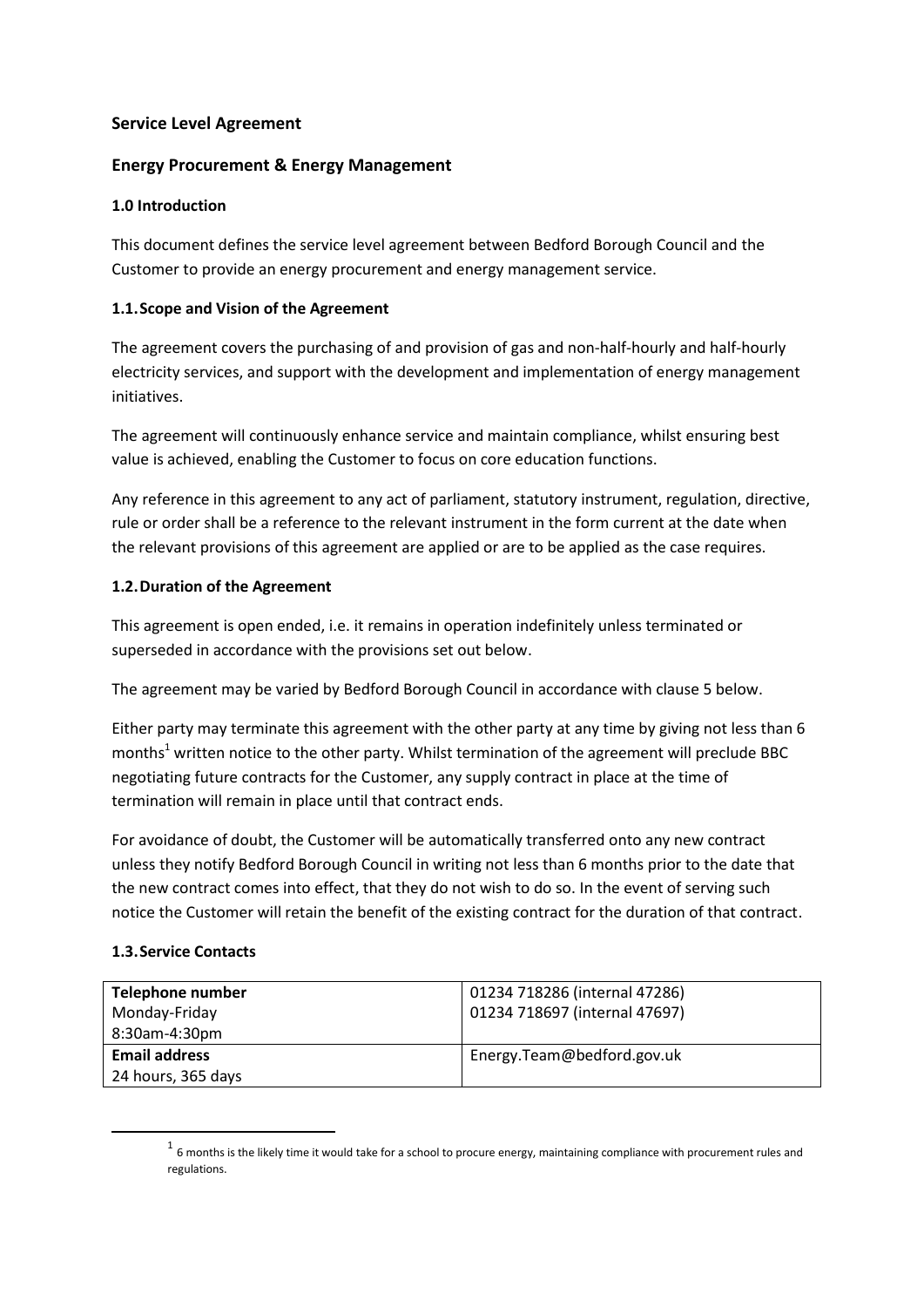#### **1.4.Service Standards**

All work undertaken will be in accordance with legislation in force at the date when the relevant work is carried out.

Key activities carried out in the execution of this Service Level Agreement will normally be subject to the following response periods; however the Council shall not be liable for any failure to respond within any such period:

| <b>Task</b>                              | <b>Response Time</b>  |
|------------------------------------------|-----------------------|
| Simple cost/consumption enquiries        | Within 2 working days |
| Tariff/contract enquiries                | Within 2 working days |
| Reporting of serious faults              | Same working day      |
| Reporting of non-serious faults/requests | Within 5 working days |

Bedford Borough Council shall use reasonable endeavours to achieve benefits and savings to the Customer where possible but shall not have any liability to the Customer in respect of any failure on the part of Bedford Borough Council to achieve any particular level of benefit or saving.

#### **1.5.Glossary of terms**

| <b>Advisory Report</b>     | shall mean the report which accompanies the Display Energy<br>Certificate and contains recommendations for improving the energy<br>performance of a building, as required under the Energy<br>Performance of Buildings Directive. |
|----------------------------|-----------------------------------------------------------------------------------------------------------------------------------------------------------------------------------------------------------------------------------|
| Bedford Borough Council    | shall mean Bedford Borough Council, Borough Hall, Cauldwell Street,<br>Bedford, MK42 9AP.                                                                                                                                         |
| Customer                   | shall mean the school/academy outlined in section 7.1. of this<br>Service Level Agreement, whose named person is duly authorised<br>both to enter into and sign this Service Level Agreement on behalf<br>of the school/academy.  |
| Data collector             | shall mean the company responsible for collecting half-hourly<br>consumption data from the meter. This data is then validated and<br>passed to the energy supplier(s) for billing.                                                |
| Display Energy Certificate | shall mean the mandatory certificate, as required by the Energy<br>Performance of Buildings Directive, to show the energy performance<br>of a building based upon its actual energy consumption.                                  |
| Energy audit               | shall mean an inspection, survey and analysis of energy<br>consumption, for energy conservation in a building.                                                                                                                    |
| Energy contract            | shall mean a contract by Bedford Borough Council with a supplier to<br>provide energy to the Customer                                                                                                                             |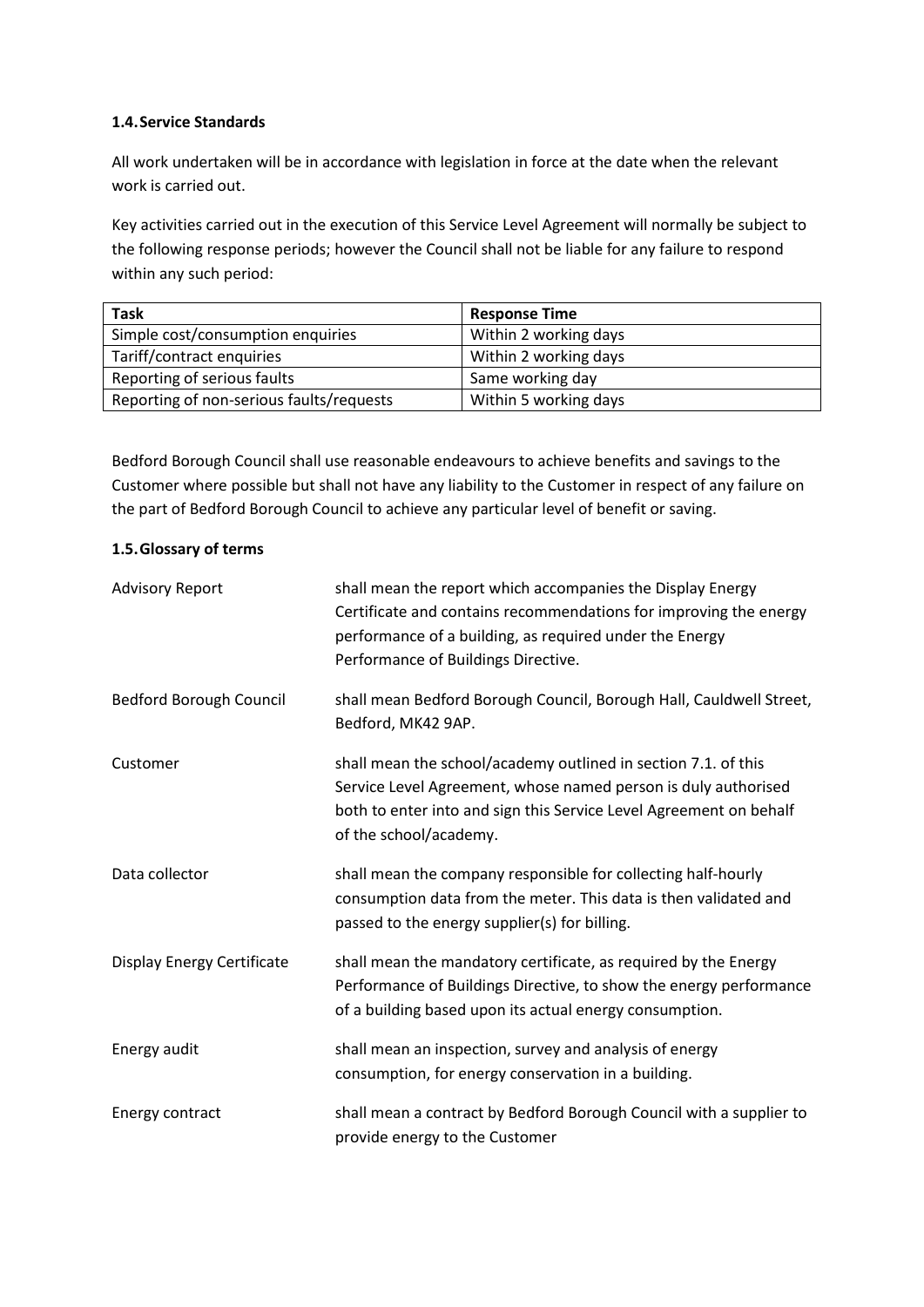| Energy supplier(s)                | shall mean the organisation who will generate and deliver gas and<br>electricity as part of this procurement process for the customer.                                                                                                                                                                                            |
|-----------------------------------|-----------------------------------------------------------------------------------------------------------------------------------------------------------------------------------------------------------------------------------------------------------------------------------------------------------------------------------|
| Half hourly                       | shall mean sites with a peak load above 100kW that need to be<br>equipped with half-hourly meters which record total consumption<br>every half-hour and pass the information to the energy supplier.                                                                                                                              |
| Meter operator                    | shall mean the company responsible for installing and maintaining<br>metering and communications equipment.                                                                                                                                                                                                                       |
| Non-half hourly                   | shall mean supplies under 100kVA, using standard meters that are<br>read manually, or meters that feature Automated Meter Reading<br>(AMR) technology.                                                                                                                                                                            |
| P272                              | shall refer to "BSC Modification Proposal 272"; a piece of legislation<br>introduced by Ofgem requiring larger non-domestic customers<br>with sites with a electricity profile class of 05, 06, 07, 08 to be<br>settled on the half hourly market.                                                                                |
| Profile class                     | shall refer to the electricity profile class that is assigned to the site<br>based upon a site's load profile (i.e. when electricity is used<br>throughout the day). In the UK there are 9 classes ranging from 01-<br>08 and 00.                                                                                                 |
| <b>Public Buying Organisation</b> | shall mean the publicly owned organisation through which Bedford<br>Borough Council will procure electricity and gas supplies for the<br>customer.                                                                                                                                                                                |
| Purchase in advance               | shall mean the flexible procurement strategy employed by the<br>public buying organisation to procure electricity and gas. Energy is<br>purchased in 'portions' over a period of time to enable the customer<br>to benefit from falls in energy prices. All energy requirements are<br>purchased in advance of the contract year. |
| Service                           | shall mean the Energy Procurement and Energy Management<br>service as provided under this Service Level Agreement.                                                                                                                                                                                                                |

# **2.0. Service Description**

Bedford Borough Council will manage the purchase process for electricity (non half-hourly and halfhourly) and gas with the Council's Public Buying Organisation. This gives schools access to flexible purchasing (Purchase in Advance) on the wholesale markets. This procurement method is considered to be best practice, i.e. the one most likely to produce the lowest costs. The Public Buying Organisation will complete all trading prior to setting the billing rates; managing and derisking market volatility for the customer, as well as ensuring budget certainty for the following 12 months.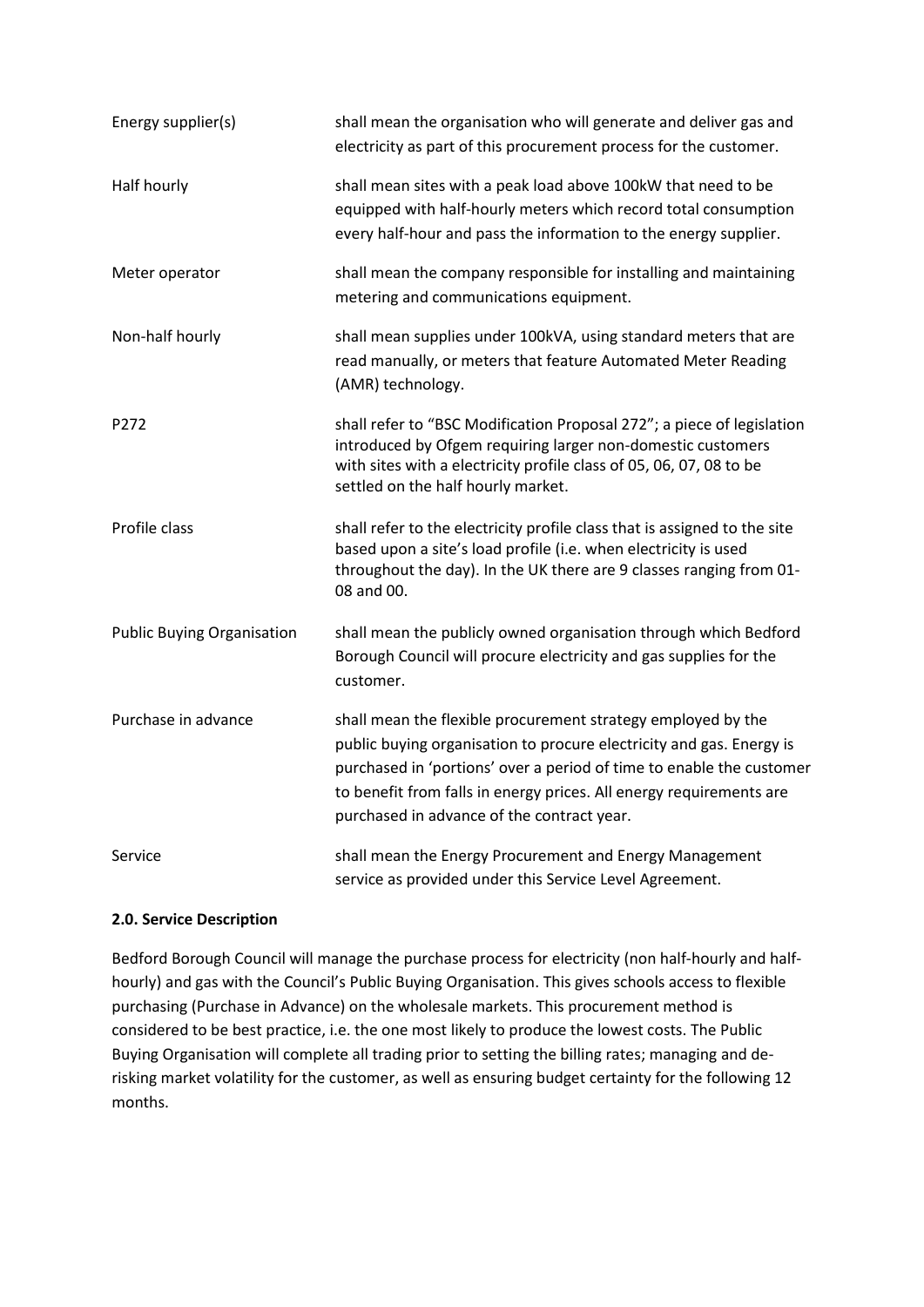Bedford Borough Council will manage the Energy contracts for the benefit of the customer and will support the customer in the development and implementation of energy management initiatives in accordance with clause 2.1 below

## **2.1. Service to be provided by Bedford Borough Council**

Bedford Borough Council will:

2.1.1. Negotiate and arrange Energy contracts for the benefit of the Customer with a view to achieving best value for money, whilst adhering to Bedford Borough Council's financial standing orders, Contract Procedure Rules and the Public Contracts Regulations 2015.

2.1.2. Negotiate and arrange all associated mandatory contracts for the provision of energy, including meter operator and data collector contracts for half hourly supplies and for the Automated Meter Reading (AMR) devices installed.

2.1.3. Collect, record and validate accurate supply information with a view to obtaining the lowest possible prices on behalf of the Customer.

2.1.4. Make representations on behalf of the Customer to investigate supply, billing, data or any other site enquiry. Bedford Borough Council will liaise and negotiate with energy suppliers and/or meter operators/data collectors to resolve matters as far as can be reasonably achieved.

2.1.5. Provide quarterly e-mail updates to the Customer to include reports detailing trends in energy prices to the Customer for budget monitoring purposes.

2.1.6. Where appropriate, monitor and investigate electricity charges relating to power factor, service capacity, maximum capacity, use of system and losses.

2.1.7. Provide contract administration for the benefit of the customer, including the addition of new supplies and the deletion of redundant ones.

2.1.8. Provide access to the Customer to Bedford Borough Council's energy management software.

2.1.9. If there is sufficient demand from the Customer and other schools, host an annual seminar for the Customer where the Customer will be able to obtain support and guidance in respect of both energy procurement and energy management.

2.1.10. Identify, highlight and investigate unusual energy consumption variations at the Customer's site identified at clause 7.1.

2.1.11. Adopt best practice in respect of energy management by developing case studies, sharing information and resources available with the Customer.

2.1.12. Support the Customer if the Customer is seeking to improve their environmental performance through initiatives such as Eco Schools.

### **2.2. Our services agreed to be out-of-scope of the Service Level Agreement**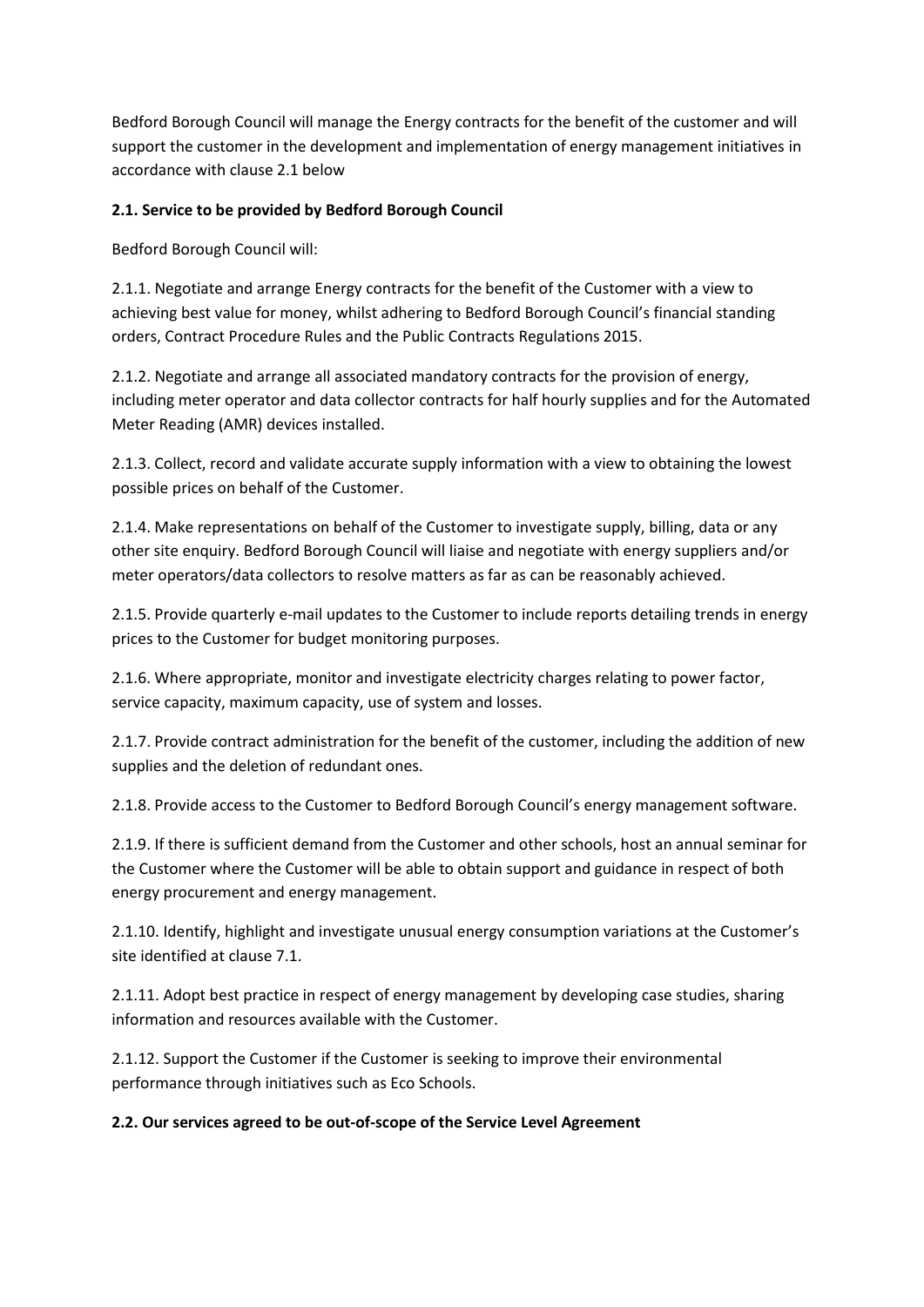Bedford Borough Council can provide other services that are not covered by the Service Level Agreement and for which a charge will be levied. These services include:

2.2.1. Negotiating and arranging for a Display Energy Certificate and/or Advisory Report to be completed.

2.2.2. Negotiating and arranging for an in depth technical Energy audit to be completed.

2.2.3. Negotiating and arranging training for building managers, caretakers or other nominated staff on the correct operation of equipment, plant and automatic controls.

2.2.4. Negotiating and arranging for independent advice on the appropriateness and cost effectiveness of energy saving equipment and devices.

### **3.0. Customer Responsibilities**

In signing this agreement, the Customer agrees to fulfil the requirements set out in clause 3.1 below

### **3.1. Customer responsibilities under this Service Level Agreement**

3.1.1 Allow Bedford Borough Council to procure energy relevant to the site set out in clause 7.1 and enter into Energy contracts on behalf of the Customer.

3.1.2. Provide all necessary information within such time frame as shall have been notified to the Customer by Bedford Borough Council to enable Bedford Borough Council to provide the services set out in clause 2.1 above

3.1.3. Notify Bedford Borough Council forthwith if there are any issues relating to billing.

3.1.4. Execute as soon as reasonably possible and return to Bedford Borough Council, any documentation submitted to the Customer by Bedford Borough Council.

3.1.5. Once Bedford Borough Council has made arrangements through its Public Buying Organisation for a supplier to supply the Customer, the latter shall henceforth be responsible for all administration between it and the supplier including the receipt of bills and invoices and to be responsible for payment of the same.

3.1.6. Ensure that invoices from the energy supplier are paid on time and in accordance with the terms of the energy supplier's contract.

3.1.7. If payments as detailed under section 3.1.6 are not made, penalties can be imposed upon the customer by the energy supplier. The Customer will be liable to pay any charges levied against them by the energy supplier as a result of making late payments or non-payments. Bedford Borough Council will not be liable to pay any such costs.

3.1.8. In order for Bedford Borough Council to deliver the service as set out in this agreement, access to utility billing data is essential. In most instances, Bedford Borough Council will arrange this direct with the supplier and the Customer need take no action. In certain cases, or where data protection issues exist, the Customer may be required to provide Bedford Borough Council with written authorisation to gather data on their behalf. In such situations, the Customer shall provide the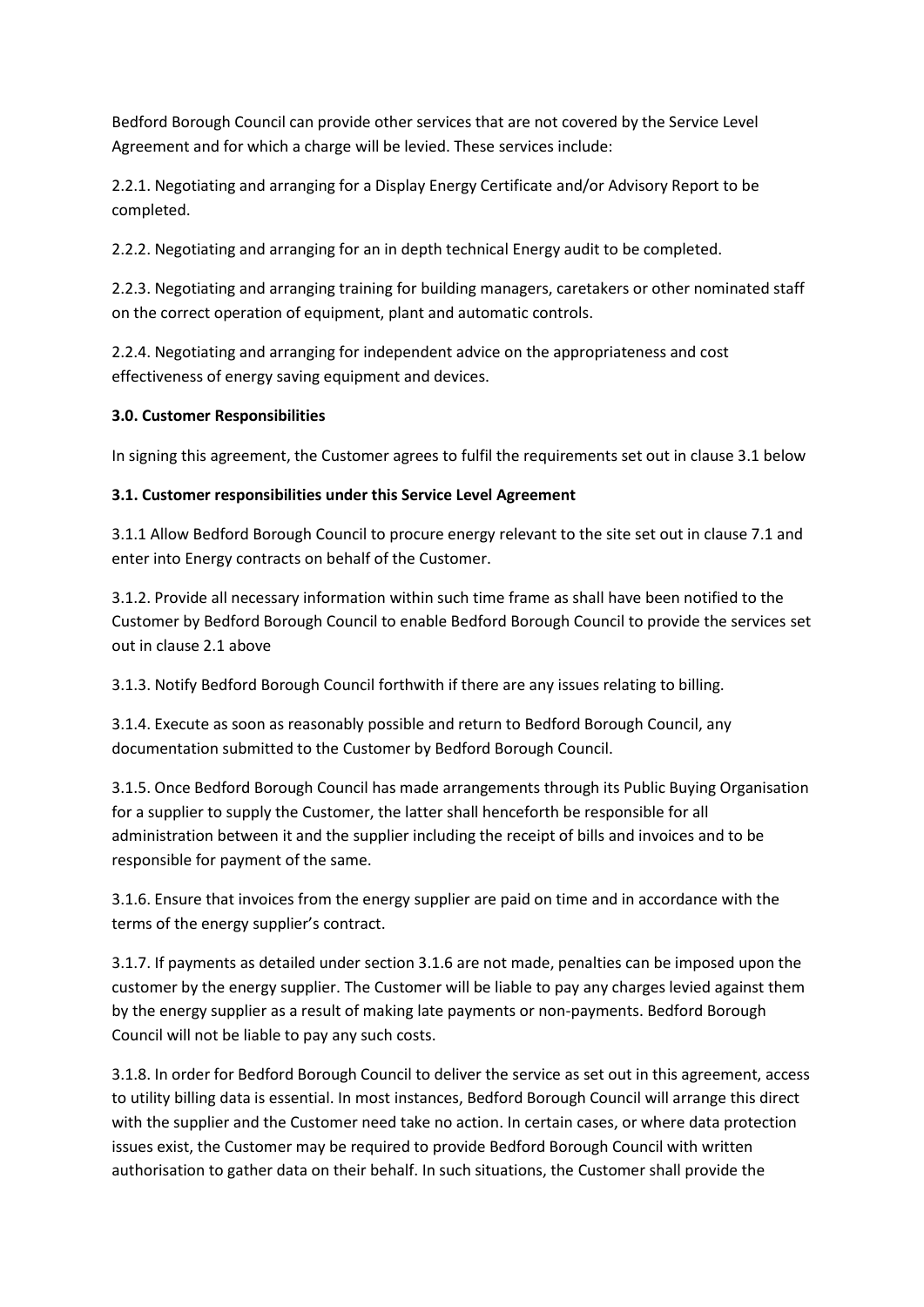supplier with the necessary letter of authority to enable Bedford Borough Council to source the relevant data. Such information will be kept in commercial confidence and will not be used for any other purpose than those set out in this agreement.

3.1.9. Notify Bedford Borough Council of any material changes to, or the use of, buildings on the Customer's site.

3.2.0. Notify Bedford Borough Council of any new connections, disconnections or any unplanned meter installations or upgrades.

3.2.1. Ensure that a valid Display Energy Certificate (DEC) and Advisory Report (AR) is in place. The penalty is £500 for failing to display a valid DEC at all times in a prominent place clearly visible to the public and £1,000 for failing to have possession of a valid advisory report.

3.2.2. To take all reasonable steps to reduce energy consumption, including:

- Avoid opening windows whilst the heating is on
- Switch off PCs, monitors and printers at the end of the day
- Switch off lights when rooms are unoccupied
- Turn down radiator or room thermostats when rooms are to be unoccupied for a long period
- To use local heating controls to maintain space temperatures at an average of 19°C in winter and 24°C in summer).

#### **4.0. Charge**

For the standard in-scope service as outlined in clause 2.1 above, the following charges will be incorporated into the energy bills:

| Non-Half Hourly (NHH) Electric | Profile classes 01,02,03,04    | £0.00175/kWh |
|--------------------------------|--------------------------------|--------------|
| <b>Supplies</b>                |                                |              |
| Non-Half Hourly (NHH)          | Profile classes 05, 06, 07 and | £0.00175/kWh |
| <b>Electricity Supplies</b>    | 08) - From 1st April 2017      |              |
| Half-Hourly (HH) electricity   | Profile class 00               | £0.00175/kWh |
| supplies                       |                                |              |
| Gas supplies                   | All supplies                   | £0.001/kWh   |

The Customer can identify the electricity profile class(es) for its sites by referring to the electricity supply number on its electricity bill(s). The first two digits on the supply number denote the sites profile class.

| Line Loss Factor<br><b>Profile Class_</b>       |    | Meter Time Switch Code ____ |  |     |  |
|-------------------------------------------------|----|-----------------------------|--|-----|--|
|                                                 | 01 | 123                         |  | 456 |  |
|                                                 | 16 | 6789 0123 222               |  |     |  |
| <b>Distributor ID_</b><br>Meter Point ID Number |    |                             |  |     |  |
| <b>Check Digit</b>                              |    |                             |  |     |  |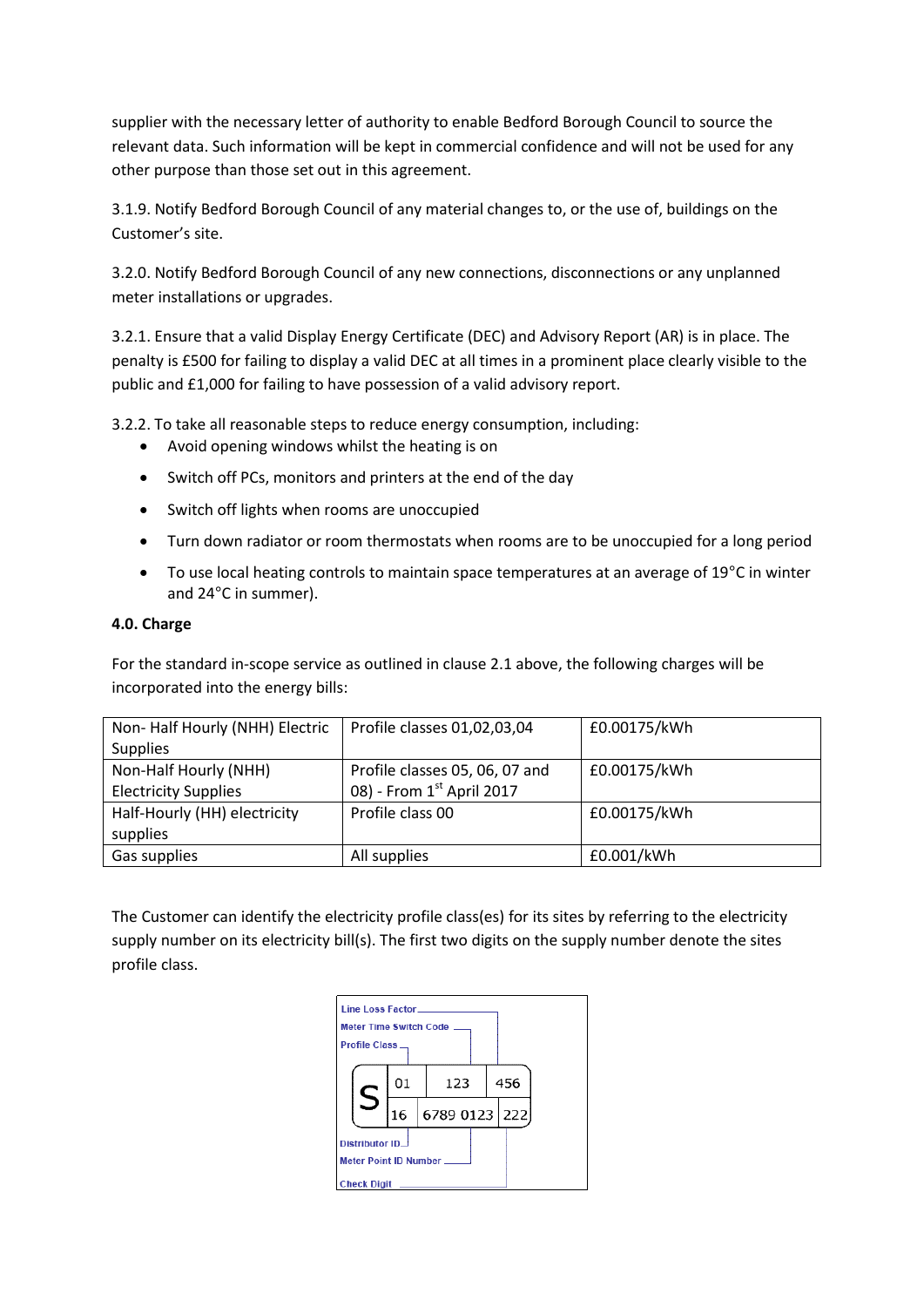Additional out-of-scope charges as outlined in clause 2.2. will be subject to quotation based upon the scope of works required.

#### **5.0. Management of Service Level Agreement**

This Service Level Agreement will be reviewed on an annual basis by Bedford Borough Council representatives, normally the Head of Environment and Senior Energy & Water Technical Officer.

Checks will be made to ensure that key details are up to date including:

- Scope of services within the Service Level Agreement
- Contact details for the service provider and the Customer
- Charges for the standard in-scope services (clause 2.1) outlined in section 4

If any changes are required, the Head of Environment will be asked to approve them and the Senior Energy & Water Technical Officer will issue an updated Service Level Agreement to the Customer.

#### **6.0. Complaint procedure and other feedback**

The Customer may wish to compliment or commend the agreement in place, suggest a better way of working or inform Bedford Borough Council of instances when the services outlined in this agreement have not been met or delivered as agreed.

In order to make a compliment, comment or complaint, the Customer can contact Bedford Borough Council in any of the following ways:

- Telephone 01234 228597
- Email [be.heard@bedford.gov.uk](mailto:be.heard@bedford.gov.uk)
- Text 07795 686459
- Fax 01234 228772
- Write to: Customer Relations Team, Bedford Borough Council, Borough Hall, Cauldwell Street, Bedford, MK42 9AP

For further details, please refer to:

[http://www.bedford.gov.uk/council\\_and\\_democracy/complaints\\_and\\_other\\_feedback.aspx](http://www.bedford.gov.uk/council_and_democracy/complaints_and_other_feedback.aspx)